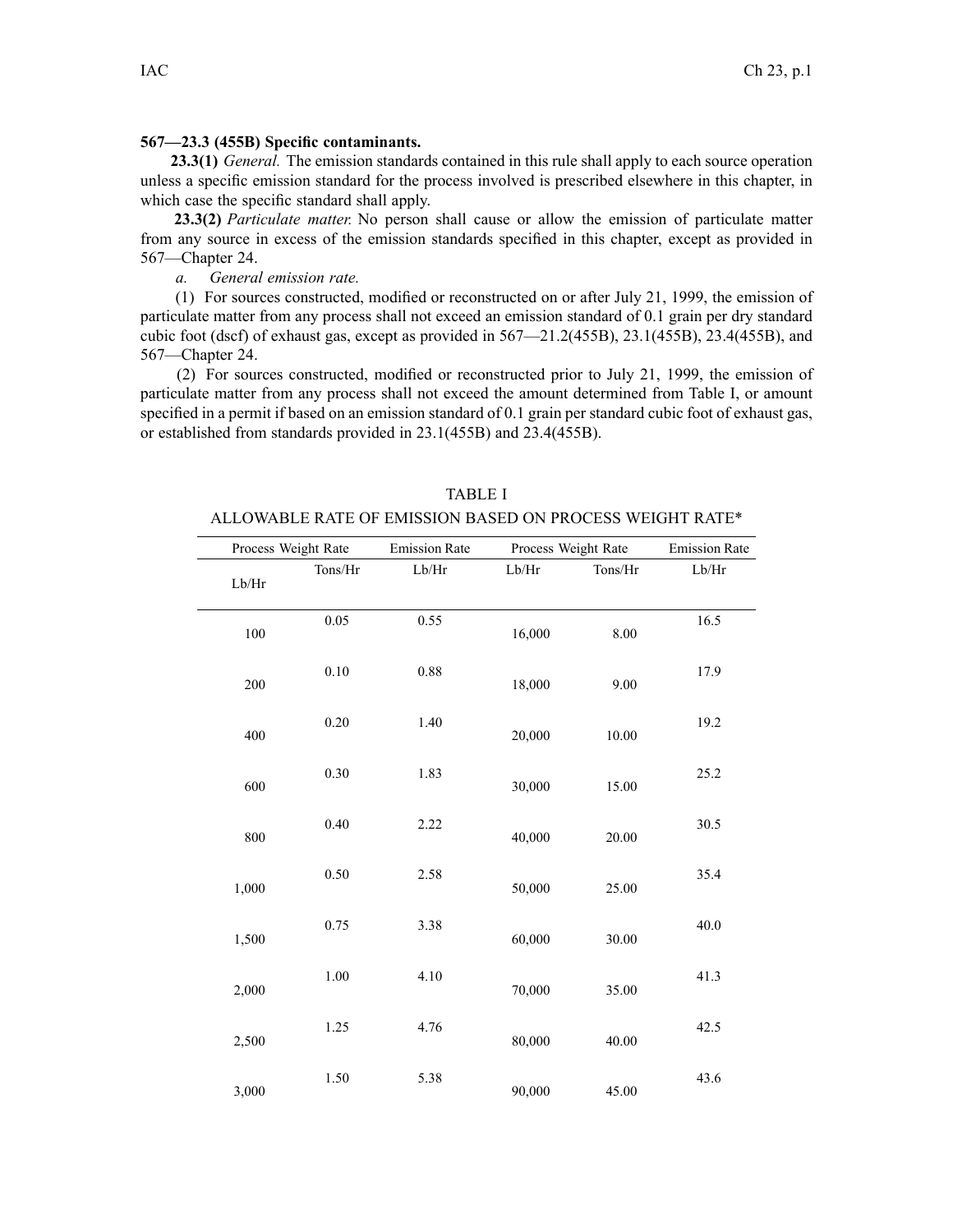| Process Weight Rate |         | <b>Emission Rate</b> | Process Weight Rate |          | <b>Emission Rate</b> |
|---------------------|---------|----------------------|---------------------|----------|----------------------|
| Lb/Hr               | Tons/Hr | $\rm Lb/Hr$          | Lb/Hr               | Tons/Hr  | Lb/Hr                |
| 3,500               | 1.75    | 5.96                 | 100,000             | 50.00    | 44.6                 |
| 4,000               | 2.00    | 6.52                 | 120,000             | 60.00    | 46.3                 |
| 5,000               | 2.50    | 7.58                 | 140,000             | 70.00    | 47.8                 |
| 6,000               | 3.00    | 8.56                 | 160,000             | 80.00    | 49.0                 |
| 7,000               | 3.50    | 9.49                 | 200,000             | 100.00   | 51.2                 |
| 8,000               | 4.00    | 10.4                 | 1,000,000           | 500.00   | 69.0                 |
| 9,000               | 4.50    | 11.2                 | 2,000,000           | 1,000.00 | 77.6                 |
| 10,000              | 5.00    | 12.0                 | 6,000,000           | 3,000.00 | 92.7                 |
| 12,000              | 6.00    | 13.6                 |                     |          |                      |

\*Interpolation of the data in this table for process weight rates up to 60,000 lb/hr shall be accomplished by the use of the equation

 $E=4.10 P^{0.67}$ 

and interpolation and extrapolation of the data for process weight rates in excess of 60,000 lb/hr shall be accomplished by use of the equation

$$
E=55.0 P^{0.11}
$$
—40,

where  $E =$  rate of emission in lb/hr, and

 $P =$  process weight in tons/hr

*b. Combustion for indirect heating.* Emissions of particulate matter from the combustion of fuel for indirect heating or for power generation shall be limited by the ASME Standard APS-1, Second Edition, November, 1968, "Recommended Guide for the Control of Dust Emission—Combustion for Indirect Heat Exchangers." For the purpose of this paragraph, the allowable emissionsshall be calculated from equation (15) in that standard, with Comax<sup>2=50</sup> micrograms per cubic meter. Allowable emissions from <sup>a</sup> single stack may be estimated from Figure 1. The maximum ground level dust concentrations designated are above the background level. For plants with 4,000 million Btu/hour input or more, the "a" factor shall be 1.0. In plants with less than 4,000 million Btu/hour input, appropriate "a" factors, less than 1.0, shall be applied. Pertinent correction factors, as specified in the standard, shall be applied for installations with multiple stacks. However, for fuel-burning units in operation on January 13, 1976, the maximum allowable emissions calculated under APS-1 for the facility's equipment configuration on January 13, 1976, shall not be increased even if the changes in the equipment or stack configuration would otherwise allow <sup>a</sup> recalculation and <sup>a</sup> higher maximum allowable emission under APS-1.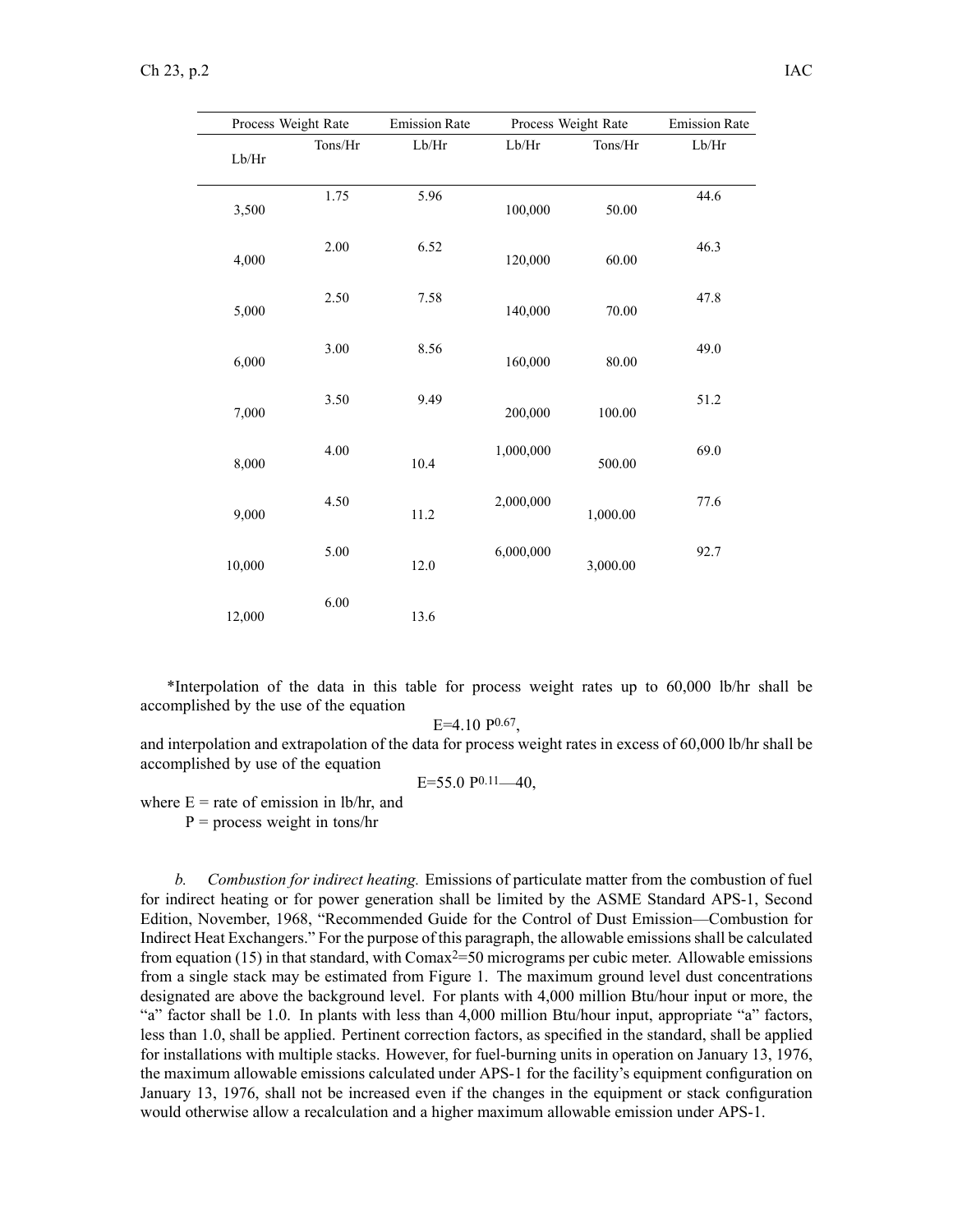(1) Outside any standard metropolitan statistical area, the maximum allowable emissions from each stack, irrespective of stack height, shall be 0.8 pounds of particulates per million Btu input.

(2) Inside any standard metropolitan statistical area, the maximum allowable emission from each stack, irrespective of stack height, shall be 0.6 pounds of particulates per million Btu input.

(3) For <sup>a</sup> new fossil fuel-fired steam generating unit of more than 250 million Btu per hour heat input, 23.1(2)*"a"* shall apply. For <sup>a</sup> new unit of between 150 million and 250 million (inclusive) Btu per hour heat input, the maximum allowable emissions from such new unit shall be 0.2 pounds of particulates per million Btu of heat input. For <sup>a</sup> new unit of less than 150 million Btu per hour heat input, the maximum allowable emissions from such new unit shall be 0.6 pounds of particulates per million Btu of heat input.

(4) Measurements of emissions from <sup>a</sup> particulate source will be made in accordance with the provisions of 567—Chapter 25.



TOTAL EQUIPMENT CAPACITY RATING, MILLION BTU PER HOUR INPUT

(5) For fuel-burning sourcesin operation prior to July 29, 1977, which are notsubject to 23.1(2) and which significantly impact <sup>a</sup> primary or secondary particulate standard nonattainment area, the emission limitations specified in this subparagraph apply. A significant impact shall be equal to or exceeding 5 micrograms of particulate matter per cubic meter of air (24-hour average) or 1 microgram of particulate matter per cubic meter of air (annual average) determined by an EPA approved single source dispersion model using allowable emission rates and five-year worst case meteorological conditions. In the case where two or more boilers discharge into <sup>a</sup> common stack, the applicable stack emission limitation shall be based upon the heat input of the largest operating boiler. The plantwide allowable emission limitation shall be the weighted average of the allowable emission limitations for each stack or the applicable APS-1 plantwide standard as determined under paragraph 23.3(2)*"b,"* whichever is more stringent.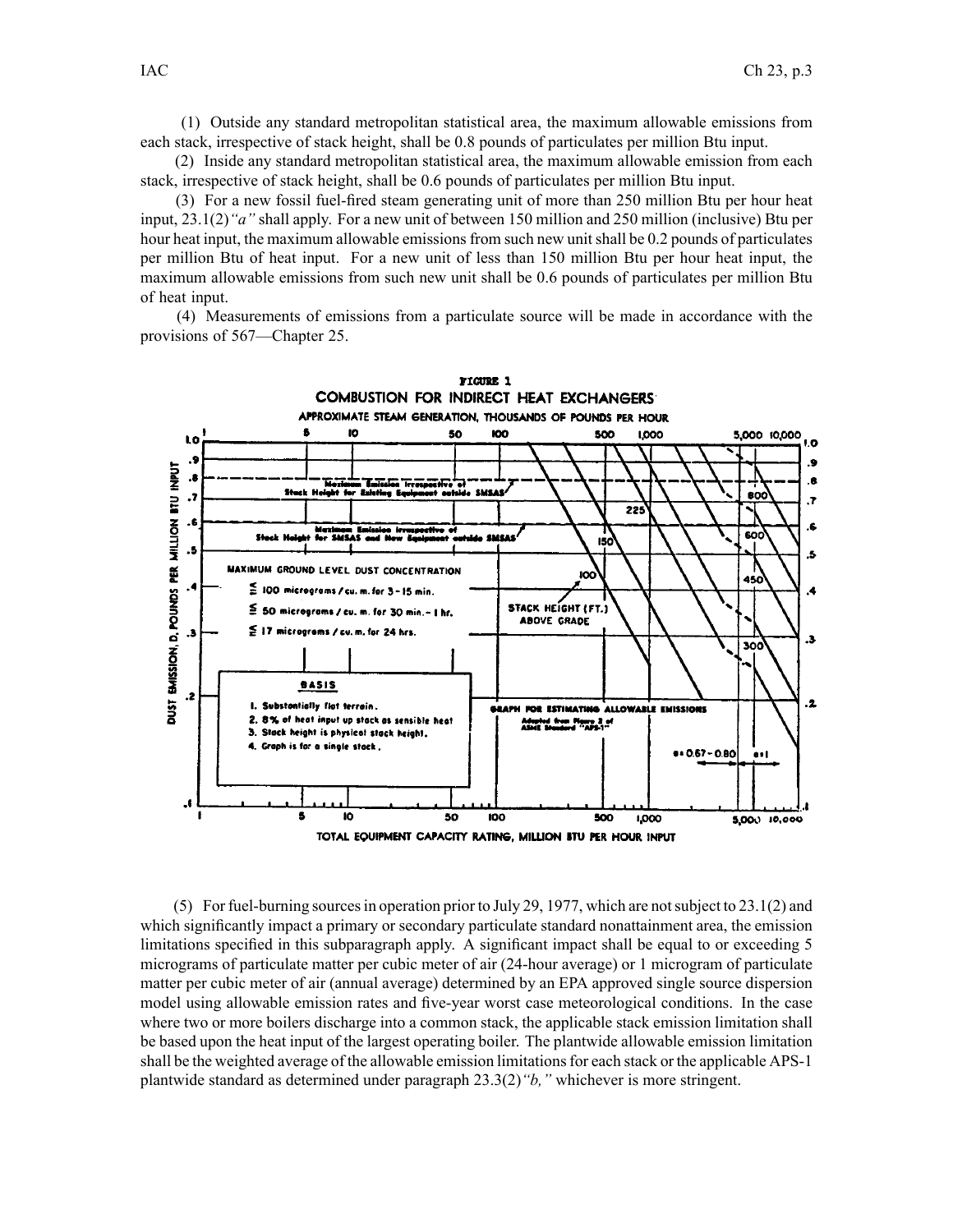The maximum allowable emission rate for a single stack with a total heat input capacity less than 250 million Btu per hour shall be 0.60 pound of particulate matter per million Btu heat input; the maximum allowable emission rate for <sup>a</sup> single stack with <sup>a</sup> total heat input capacity greater than or equal to 250 million Btu per hour and less than 500 million Btu per hour shall be 0.40 pound of particulate matter per million Btu heat input; the maximum allowable emission rate for <sup>a</sup> single stack with <sup>a</sup> total heat input capacity greater than or equal to 500 million Btu per hour shall be 0.30 pound of particulate matter per million Btu heat input; excep<sup>t</sup> that the maximum allowable emission rate for the stack serving Unit #1 of Iowa Public Service at Port Neal shall be 0.50 pound of particulate matter per million Btu heat input.

All sources regulated under this subparagraph shall demonstrate compliance by October 1, 1981; however, <sup>a</sup> source is considered to be in compliance with this subparagraph if by October 1, 1981, it is on <sup>a</sup> compliance schedule to be completed as expeditiously as possible, but no later than December 31, 1982.

## *c. Fugitive dust.*

(1) Attainment and unclassified areas. A person shall take reasonable precautions to preven<sup>t</sup> particulate matter from becoming airborne in quantities sufficient to cause <sup>a</sup> nuisance as defined in Iowa Code section 657.1 when the person allows, causes or permits any materials to be handled, transported or stored or <sup>a</sup> building, its appurtenances or <sup>a</sup> construction haul road to be used, constructed, altered, repaired or demolished, with the exception of farming operations or dust generated by ordinary travel on unpaved roads. Ordinary travel includes routine traffic and road maintenance activities such as scarifying, compacting, transporting road maintenance surfacing material, and scraping of the unpaved public road surface. All persons, with the above exceptions, shall take reasonable precautions to preven<sup>t</sup> the discharge of visible emissions of fugitive dusts beyond the lot line of the property on which the emissions originate. The public highway authority shall be responsible for taking corrective action in those cases where said authority has received complaints of or has actual knowledge of dust conditions which require abatement pursuan<sup>t</sup> to this subrule. Reasonable precautions may include, but not be limited to, the following procedures.

1. Use, where practical, of water or chemicals for control of dusts in the demolition of existing buildings or structures, construction operations, the grading of roads or the clearing of land.

2. Application of suitable materials, such as but not limited to asphalt, oil, water or chemicals on unpaved roads, material stockpiles, race tracks and other surfaces which can give rise to airborne dusts.

3. Installation and use of containment or control equipment, to enclose or otherwise limit the emissions resulting from the handling and transfer of dusty materials, such as but not limited to grain, fertilizer or limestone.

4. Covering, at all times when in motion, open-bodied vehicles transporting materials likely to give rise to airborne dusts.

5. Prompt removal of earth or other material from paved streets or to which earth or other material has been transported by trucking or earth-moving equipment, erosion by water or other means.

6. Reducing the speed of vehicles traveling over on-property surfaces as necessary to minimize the generation of airborne dusts.

(2) Nonattainment areas. Subparagraph (1) notwithstanding, no person shall allow, cause or permit any visible emission of fugitive dust in <sup>a</sup> nonattainment area for particulate matter to go beyond the lot line of the property on which <sup>a</sup> traditional source is located without taking reasonable precautions to preven<sup>t</sup> emission. Traditional source means <sup>a</sup> source category for which <sup>a</sup> particulate emission standard has been established in 23.1(2), 23.3(2)*"a,"* 23.3(2)*"b"* or 23.4(455B) and includes <sup>a</sup> quarry operation, haul road or parking lot associated with <sup>a</sup> traditional source. This paragraph does not modify the emission standard stated in 23.1(2), 23.3(2)*"a,"* 23.3(2)*"b"* or 23.4(455B), but rather establishes <sup>a</sup> separate requirement for fugitive dust from such sources. For guidance on the types of controls which may constitute reasonable precautions, see "Identification of Techniques for the Control of Industrial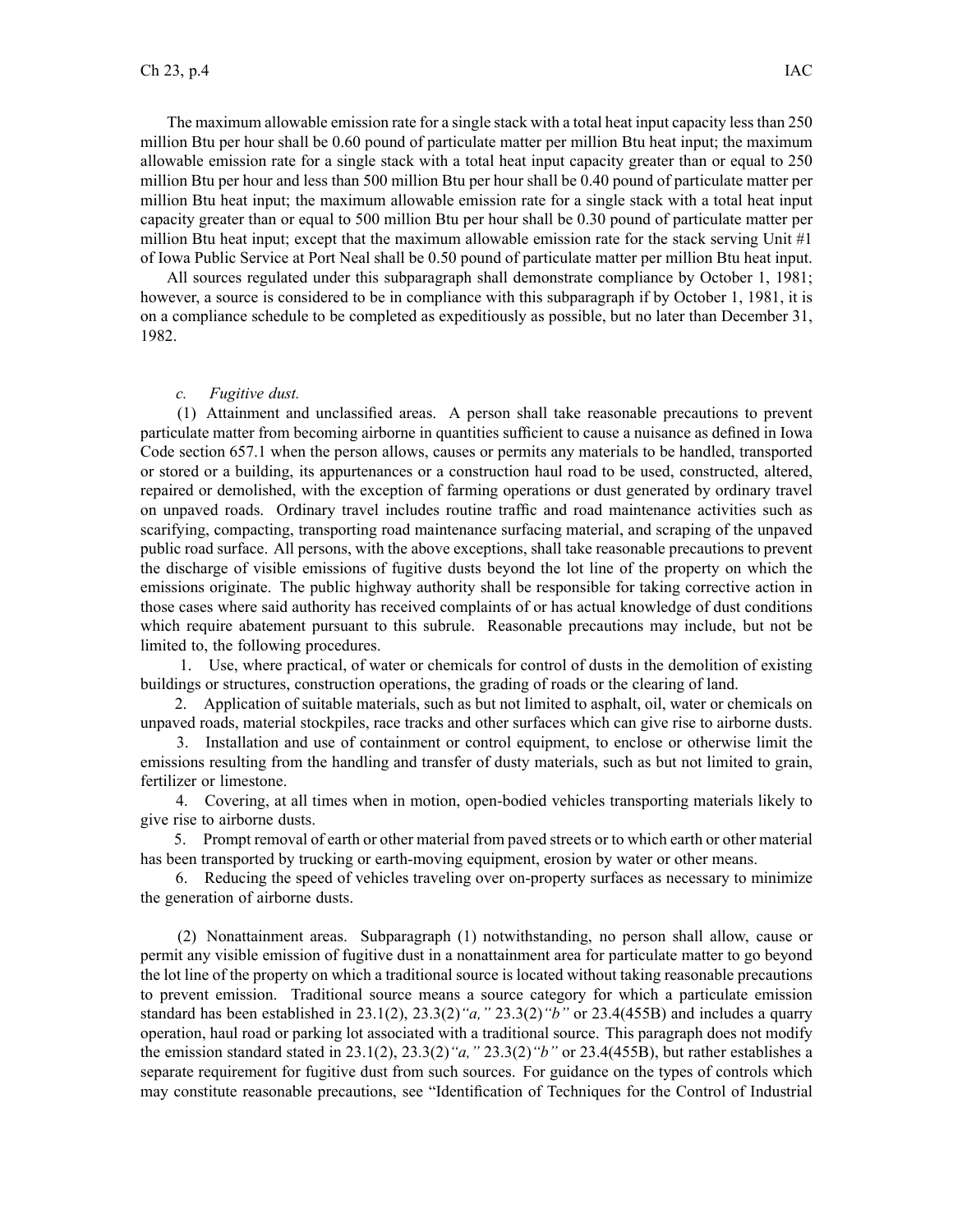Fugitive Dust Emissions," [available from the department] adopted by the commission on May 19, 1981.

(3) Reclassified areas. Reasonable precautions implemented pursuan<sup>t</sup> to the nonattainment area provisions of subparagraph (2) shall remain in effect if the nonattainment area is redesignated to either attainment or unclassified after March 6, 1980.

*d. Visible emissions.* No person shall allow, cause or permit the emission of visible air contaminants into the atmosphere from any equipment, internal combustion engine, premise fire, open fire or stack, equal to or in excess of 40 percen<sup>t</sup> opacity or that level specified in <sup>a</sup> construction permit, excep<sup>t</sup> as provided below and in 567—Chapter 24.

(1) *Residential heating equipment.* Residential heating equipment serving dwellings of four family units or less is exempt.

(2) *Gasoline-powered vehicles.* No person shall allow, cause or permit the emission of visible air contaminants from gasoline-powered motor vehicles for longer than five consecutive seconds.

(3) *Diesel-powered vehicles.* No person shall allow, cause or permit the emission of visible air contaminants from diesel-powered motor vehicles in excess of 40 percen<sup>t</sup> opacity, for longer than five consecutive seconds.

(4) *Diesel-powered locomotives.* No person shall allow, cause or permit the emission of visible air contaminants from diesel-powered locomotives in excess of 40 percen<sup>t</sup> opacity, excep<sup>t</sup> for <sup>a</sup> maximum period of 40 consecutive seconds during acceleration under load, or for <sup>a</sup> period of four consecutive minutes when <sup>a</sup> locomotive is loaded after <sup>a</sup> period of idling.

(5) *Startup and testing.* Initial start and warmup of <sup>a</sup> cold engine, the testing of an engine for trouble, diagnosis or repair, or engine research and development activities, is exempt.

(6) *Uncombined water.* The provisions of this paragraph shall apply to any emission which would be in violation of these provisions excep<sup>t</sup> for the presence of uncombined water, such as condensed water vapor.

**23.3(3)** *Sulfur compounds.* The provisions of this subrule shall apply to any installation from which sulfur compounds are emitted into the atmosphere.

*a. Sulfur dioxide from use of solid fuels.*

(1) No person shall allow, cause, or permit the emission of sulfur dioxide into the atmosphere from an existing solid fuel-burning unit, (i.e., <sup>a</sup> unit which was in operation or for which components had been purchased, or which was under construction prior to September 23, 1970), in an amount greater than 6 pounds, replicated maximum three-hour average, per million Btu of heat input if such unit is located within the following counties: Black Hawk, Clinton, Des Moines, Dubuque, Jackson, Lee, Linn, Lousia, Muscatine and Scott.

(2) No person shall allow, cause, or permit the emission of sulfur dioxide into the atmosphere from an existing solid fuel-burning unit, (i.e., <sup>a</sup> unit which was in operation or for which components had been purchased, or which was under construction prior to September 23, 1970), in an amount greater than 5 pounds, replicated maximum three-hour average, per million Btu of heat input if such unit is located within the remaining 89 counties of the state not listed in subparagraph 23.3(3)*"a"*(1).

(3) No person shall allow, cause, or permit the emission of sulfur dioxide into the atmosphere from any new solid fuel-burning unit (i.e., <sup>a</sup> unit which was not in operation or for which components had not been purchased, or which was not under construction prior to September 23, 1970) which has <sup>a</sup> capacity of 250 million Btu or less per hour heat input, in an amount greater than 6 pounds, replicated maximum three-hour average, per million Btu of heat input.

(4) Subparagraphs (1) through (3) notwithstanding, <sup>a</sup> fossil fuel-fired steam generator to which 23.1(2)*"a,"* 23.1(2)*"z"* or 23.1(2)*"ccc"* applies shall comply with 23.1(2)*"a,"*23.1(2)*"z"* or 23.1(2)*"ccc,"* respectively.

*b. Sulfur dioxide from use of liquid fuels.*